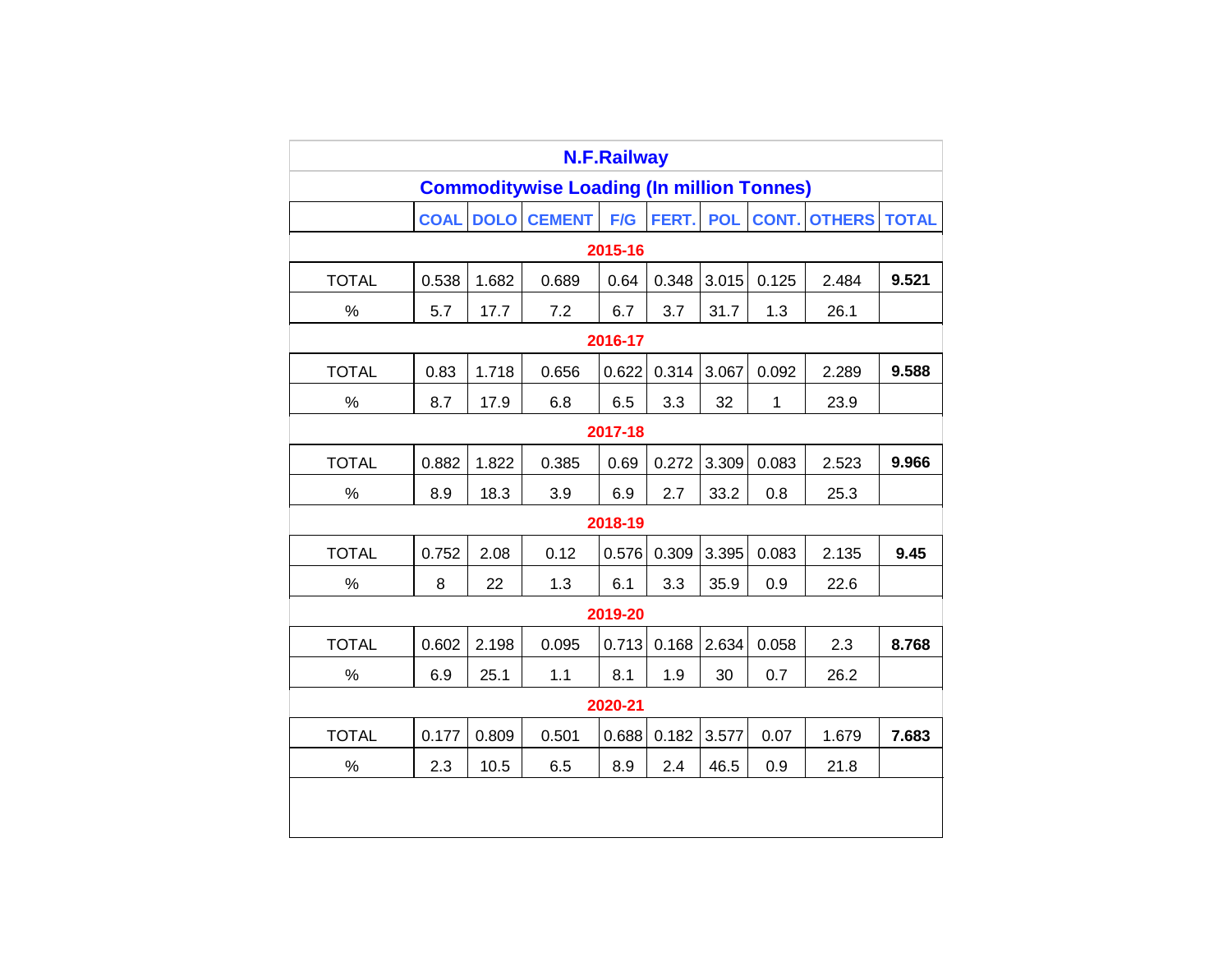|                                  | 2020-21 |                  |                         |       |       |            |       |                     |              |
|----------------------------------|---------|------------------|-------------------------|-------|-------|------------|-------|---------------------|--------------|
| <b>MONTH</b>                     |         | <b>COAL DOLO</b> | <b>CEMENT</b>           | F/G   | FERT. | <b>POL</b> | CONT. | <b>OTHERS</b>       | <b>TOTAL</b> |
| <b>APR</b>                       | 0.066   | 0                | 0.001                   | 0.011 | 0.005 | 0.217      | 0.002 | 0.037               | 0.339        |
| <b>MAY</b>                       | 0.024   | $\mathbf 0$      | 0.031                   | 0.04  | 0.015 | 0.281      | 0.002 | 0.07                | 0.463        |
| <b>JUN</b>                       | 0.013   | 0.046            | 0.009                   | 0.169 | 0.016 | 0.302      | 0.002 | 0.12                | 0.677        |
| <b>JUL</b>                       | 0       | 0.082            | 0.011                   | 0.164 | 0.014 | 0.369      | 0.006 | 0.086               | 0.732        |
| $\mathbf{A}\mathbf{U}\mathbf{G}$ | 0.008   | 0.032            | 0.019                   | 0.082 | 0.015 | 0.308      | 0.005 | 0.099               | 0.568        |
| <b>SEP</b>                       | 0.008   | 0.085            | 0.031                   | 0.071 | 0.012 | 0.334      | 0.007 | 0.126               | 0.674        |
| <b>OCT</b>                       | 0.016   | 0.091            | 0.024                   | 0.05  | 0.019 | 0.386      | 0.007 | 0.145               | 0.738        |
| <b>NOV</b>                       | 0.011   | 0.099            | 0.041                   | 0.021 | 0.015 | 0.314      | 0.006 | 0.17                | 0.677        |
| <b>DEC</b>                       | 0.008   | 0.141            | 0.12                    | 0.016 | 0.005 | 0.294      | 0.007 | 0.163               | 0.754        |
| <b>JAN</b>                       | 0.008   | 0.071            | 0.081                   | 0.016 | 0.02  | 0.284      | 0.009 | 0.199               | 0.688        |
| <b>FEB</b>                       | 0.005   | 0.056            | 0.056                   | 0.012 | 0.035 | 0.232      | 0.007 | 0.22                | 0.623        |
| <b>MAR</b>                       | 0.011   | 0.105            | 0.075                   | 0.036 | 0.01  | 0.255      | 0.01  | 0.25                | 0.752        |
| <b>TOTAL</b>                     | 0.177   | 0.809            | 0.501                   | 0.688 | 0.182 | 3.577      | 0.07  | 1.679               | 7.683        |
| <b>Upto the Month</b>            | 0.161   | 0.648            | 0.37                    | 0.64  | 0.136 | 3.09       | 0.053 | 1.211               | 6.309        |
|                                  |         |                  |                         |       |       |            |       |                     |              |
| 2021-22                          |         |                  |                         |       |       |            |       |                     |              |
| <b>MONTH</b>                     |         |                  | <b>COAL DOLO CEMENT</b> | F/G   | FERT. | <b>POL</b> |       | <b>CONT. OTHERS</b> | <b>TOTAL</b> |
| <b>APR</b>                       | 0.005   | 0.139            | 0.043                   | 0.045 | 0.011 | 0.228      | 0.007 | 0.291               | 0.769        |
| <b>MAY</b>                       | 0.005   | 0.155            | 0.002                   | 0.129 | 0.025 | 0.222      | 0.007 | 0.17                | 0.715        |
| <b>JUN</b>                       | 0.003   | 0.128            | 0.015                   | 0.227 | 0.02  | 0.26       | 0.004 | 0.186               | 0.843        |
| <b>JUL</b>                       | 0.005   | 0.22             | 0.015                   | 0.093 | 0.012 | 0.265      | 0.006 | 0.241               | 0.857        |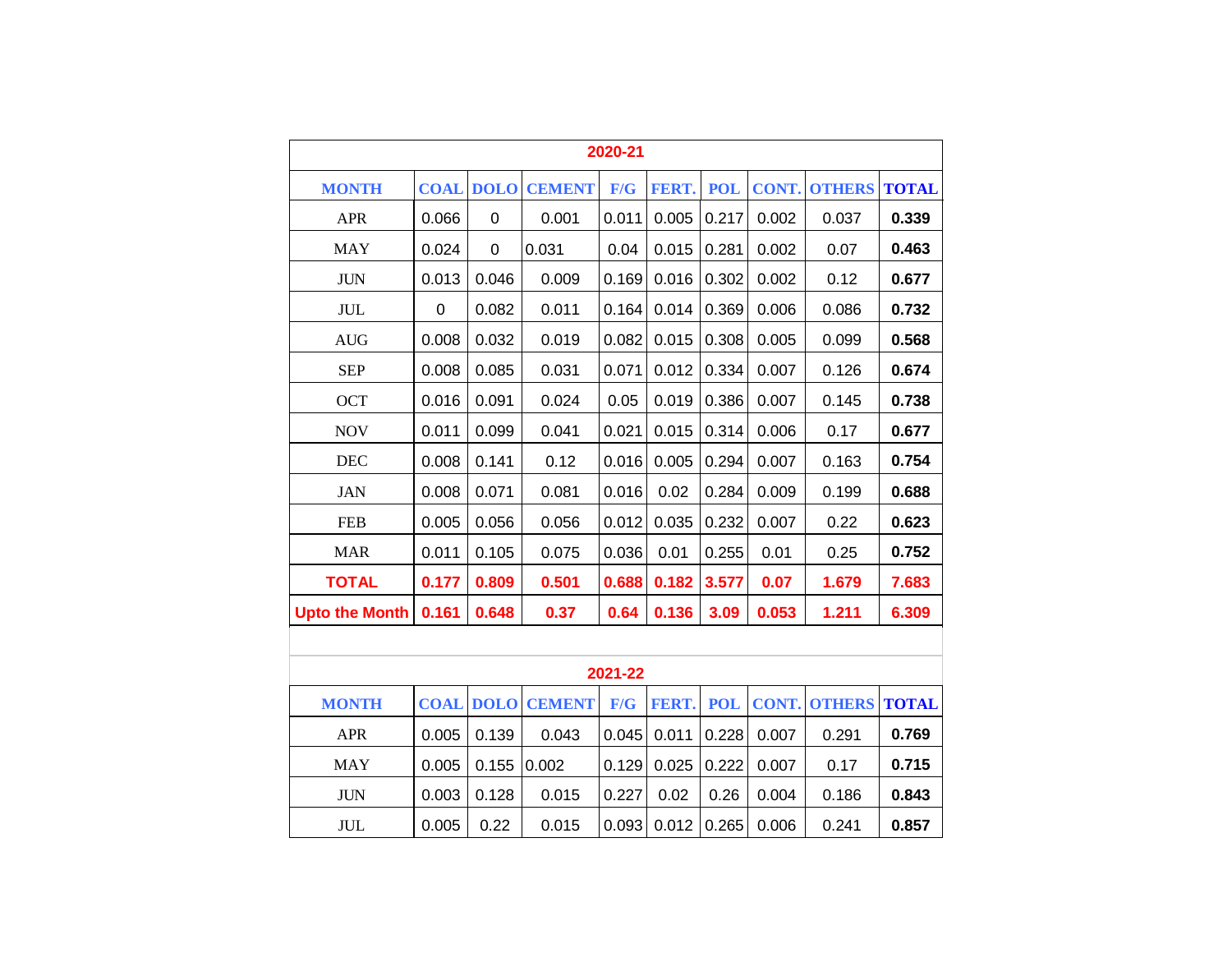| <b>AUG</b>   | 0.009 | 0.199 | 0.037 | 0.059 | 0.016 | 0.297 | 0.011 | 0.184 | 0.812  |
|--------------|-------|-------|-------|-------|-------|-------|-------|-------|--------|
| <b>SEP</b>   | 0.011 | 0.151 | 0.052 | 0.056 | 0.02  | 0.289 | 0.012 | 0.238 | 0.829  |
| <b>OCT</b>   | 0.005 | 0.184 | 0.04  | 0.028 | 0.018 | 0.328 | 0.011 | 0.258 | 0.872  |
| <b>NOV</b>   | 0.008 | 0.201 | 0.023 | 0.015 | 0.016 | 0.278 | 0.008 | 0.253 | 0.802  |
| <b>DEC</b>   | 0.013 | 0.212 | 0.06  | 0.019 | 0.019 | 0.212 | 0.011 | 0.298 | 0.844  |
| <b>JAN</b>   | 0.034 | 0.206 | 0.065 | 0.021 | 0.023 | 0.212 | 0.014 | 0.305 | 0.88   |
| <b>FEB</b>   | 0.126 | 0.180 | 0.054 | 0.026 | 0.020 | 0.242 | 0.008 | 0.305 | 0.961  |
| <b>MAR</b>   | 0.195 | 0.223 | 0.076 | 0.033 | 0.023 | 0.299 | 0.010 | 0.356 | 1.215  |
| <b>TOTAL</b> | 0.421 | 2.198 | 0.484 | 0.747 | 0.221 | 3.132 | 0.109 | 3.086 | 10.398 |